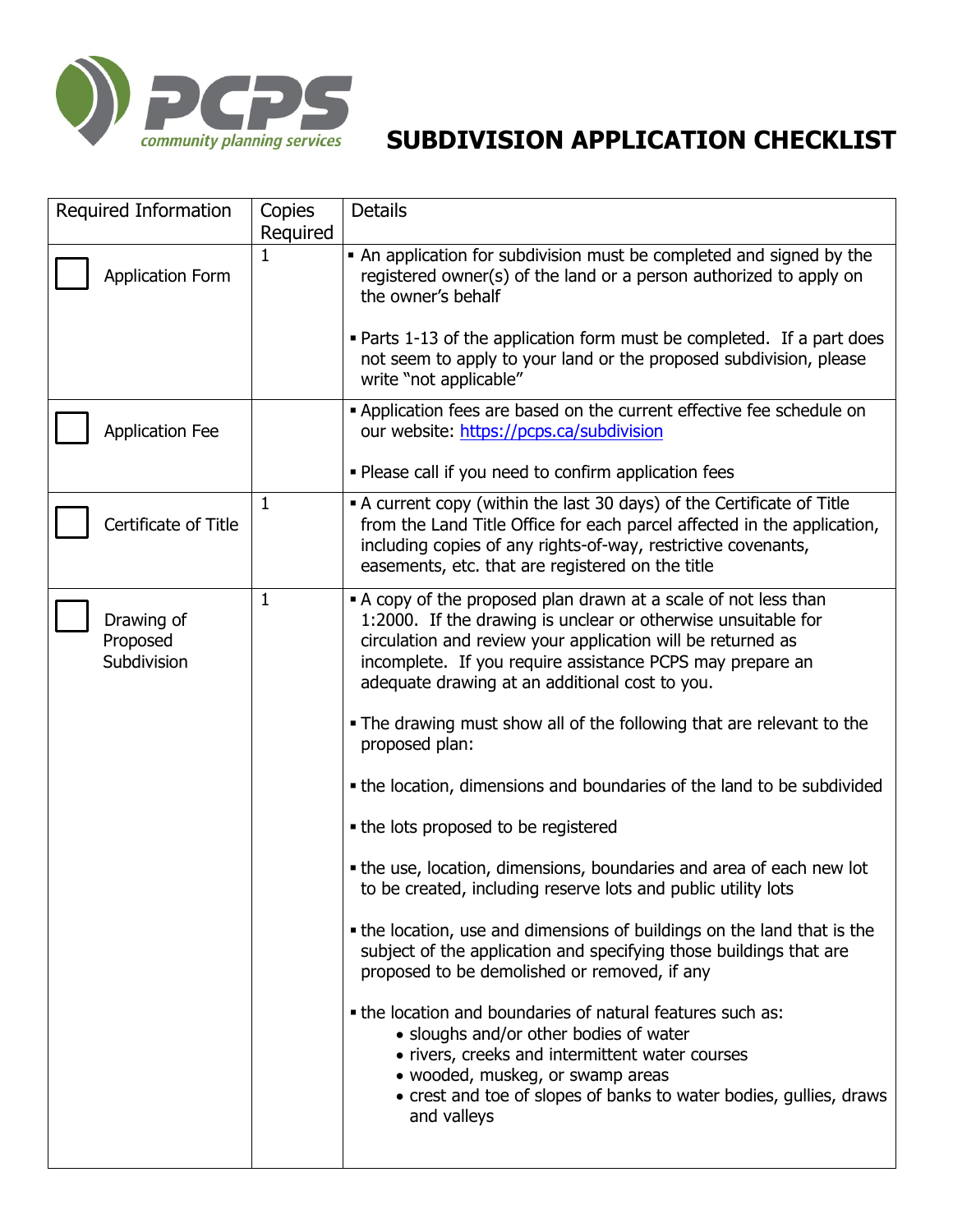| Required Information          | Copies   | <b>Details</b>                                                                                                                                                                                                                                                                                                                                                                                                                                                                                                                                                                                             |
|-------------------------------|----------|------------------------------------------------------------------------------------------------------------------------------------------------------------------------------------------------------------------------------------------------------------------------------------------------------------------------------------------------------------------------------------------------------------------------------------------------------------------------------------------------------------------------------------------------------------------------------------------------------------|
|                               | Required |                                                                                                                                                                                                                                                                                                                                                                                                                                                                                                                                                                                                            |
|                               |          | other features such as:<br>• constructed water bodies and ditches<br>• oil and gas wells/pipelines<br>• gravel workings<br>• landfills<br>• agricultural land (land under cultivation)                                                                                                                                                                                                                                                                                                                                                                                                                     |
|                               |          | • the existing and proposed access to the subdivision and any<br>remaining part of the existing property, the dimensions of that<br>access and the location, numbers, names and other designations of:<br>• highways and secondary roads<br>• other public roads                                                                                                                                                                                                                                                                                                                                           |
|                               |          | • the location, dimensions and boundaries of any right-of-way of a<br>public utility and other rights-of way                                                                                                                                                                                                                                                                                                                                                                                                                                                                                               |
|                               |          | • if the proposed lots are to be served by individual wells and private<br>sewage disposal systems, the location of any existing or proposed<br>wells, the location and type of any private sewage disposal systems<br>and the distance from these to existing or proposed buildings and<br>property lines                                                                                                                                                                                                                                                                                                 |
|                               |          | • confirmation from the Energy Resources Conservation Board (ERCB),<br>identifying the presence or absence of abandoned wells                                                                                                                                                                                                                                                                                                                                                                                                                                                                              |
| Abandoned well<br>information | 1        | . New subdivision applications, except for lot line adjustments, must<br>include documentation from the AER identifying the presence or<br>absence of abandoned wells. Documentation can be obtained from<br>the AER using the online Web Viewer available on the AER website<br>at https://extmapviewer.aer.ca/AERAbandonedWells/Index.html. The<br>viewer will provide a map identifying all abandoned well surface<br>locations in the selected area and a listing of additional details,<br>including the licensee of record, surface location, latitude and<br>longitude, and fluid type of each well |
|                               |          | . If an abandoned gas or oil well is identified on the land that is the<br>subject of the subdivision application, the applicant must include a<br>map that shows the actual well location, as identified in the field,<br>and the setback established in AER formerly ERCB Directive 079 in<br>relation to existing or proposed building sites.                                                                                                                                                                                                                                                           |
|                               |          | • If an abandoned gas or oil well(s) is identified on land that is the<br>subject of the subdivision application, the Subdivision Approving<br>Authority must refer a copy of the subdivision application to the<br>Licensee(s) of Record. The referral must include the applicant's<br>contact information.                                                                                                                                                                                                                                                                                               |
|                               |          | • The information is not required if it was submitted to the same<br>subdivision authority within the last year.                                                                                                                                                                                                                                                                                                                                                                                                                                                                                           |
|                               |          | • To obtain clarification about the information provided by the<br>Abandoned Well Viewer, or if you do not have Internet access,                                                                                                                                                                                                                                                                                                                                                                                                                                                                           |